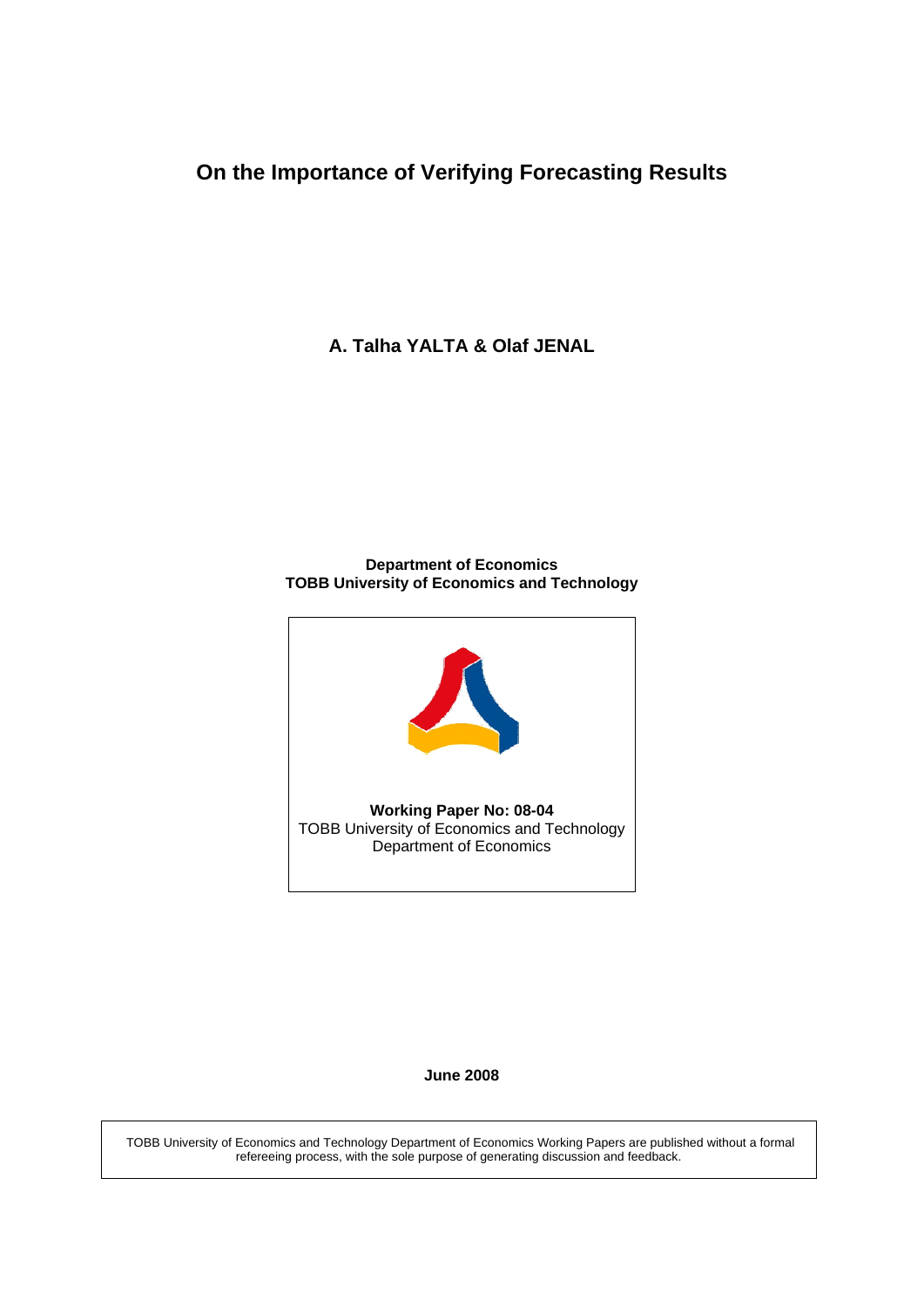# ON THE IMPORTANCE OF VERIFYING FORECASTING RESULTS

A. Talha Yalta<sup>∗</sup> Olaf Jenal†

February, 2008

#### Abstract

We discuss the various sources of error in numerical computations with the use of examples from the literature relevant to time series analysis. We also submit a case where, by manual verification, we were able to discover a plausible forecast to be erroneous due to a number of software flaws in the XLSTAT addin for Microsoft Excel. Furthermore, after discussing the alternative techniques for implementing on a computer the ARIMA (AutoRegressive, Integrated, Moving Average) methodology, we show that different approaches can cause considerable discrepancies in the results across different programs and even within a single software system.

## 1 Introduction

The use of advanced time-series models and complex forecasting algorithms via various commercial software packages allows improved forecast performance by the practitioners (Sanders and Manrodt, 2003). On the other hand, the accuracy of software cannot be taken for granted and it is possible to find serious errors in commonly used statistical programs as shown by surveys such as McCullough (1999), McCullough (2004), and Keeling and Pavur (2007). It is also documented by Newbold et al. (1994), McCullough and Vinod (2003), and Stokes (2004) that dissimilar sets of results can be obtained when the same data and model is analyzed through different econometric programs. It is evident that researchers and practitioners should treat computer output with a degree of circumspection and verify computer generated forecasts manually or by using more than one software package where available. This practice not only allows fewer errors and more accurate forecasts, but also leads to better programs because developers do correct errors discovered by users as shown by Keeling and Pavur (2007) and McKenzie and Takaoka (2007).

Our main objective in this study is to draw attention to the sources of numerical failures that can be encountered in commonly used forecasting programs. We also demonstrate the pitfalls of uncritically accepting output from a single software package by reporting on

<sup>∗</sup>Correspondence to: TOBB University of Economics and Technology; Sogutozu Caddesi No:43; Sogutozu, 06560, Ankara, Turkey E-mail: yalta@etu.edu.tr

<sup>&</sup>lt;sup>†</sup>trans-o-flex Schnell-Lieferdienst GmbH & Co. KG, Weinheim, Germany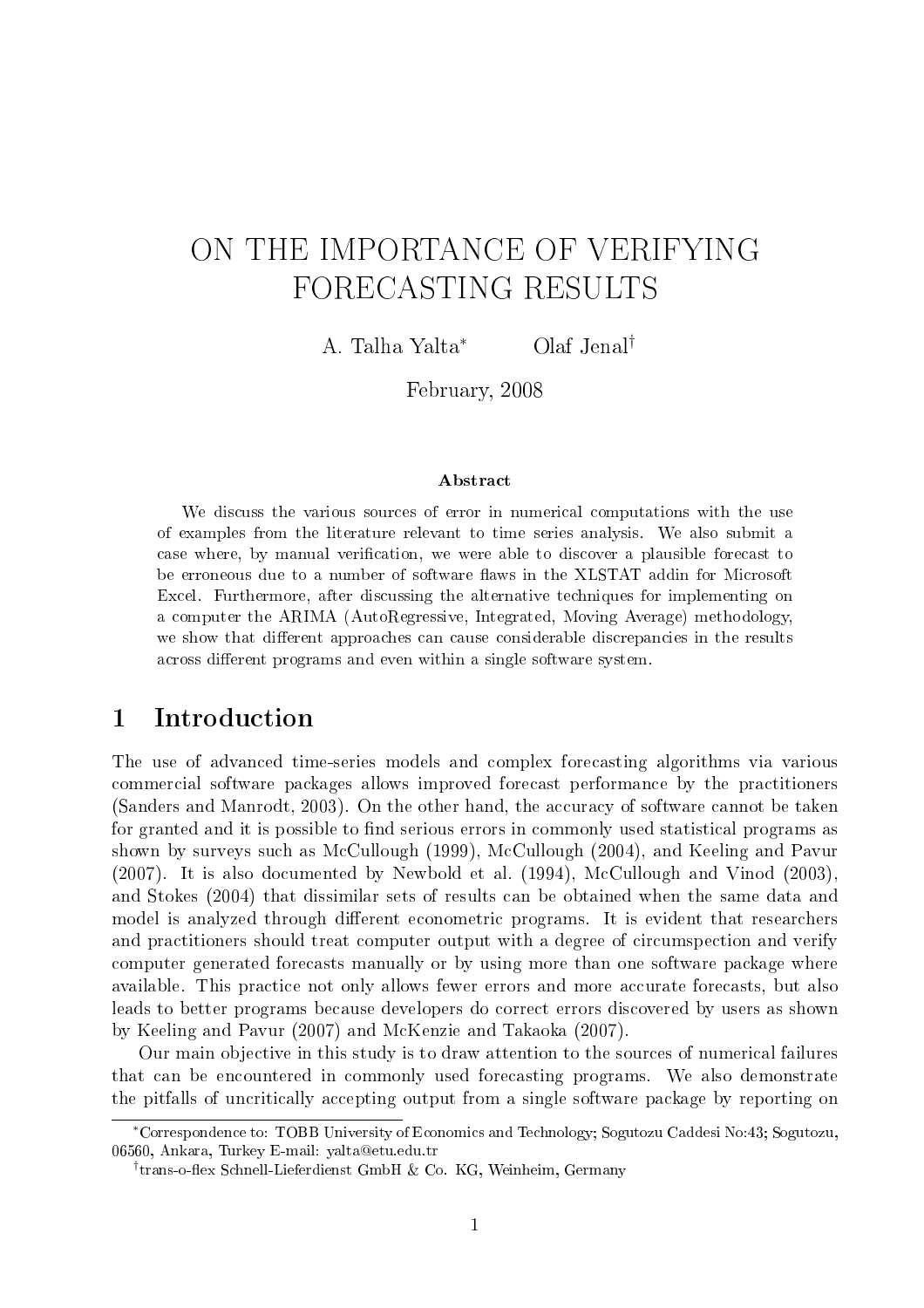our attempts to correctly estimate a seasonal ARIMA (AutoRegressive, Integrated, Moving Average) model by using the XLSTAT data analysis addin for Microsoft Excel. An important third goal is to show that various add-on modules, which claim to provide more and better functionality to programs such as Excel, can also have errors of their own and thus need to be evaluated thoroughly with the usual<sup>1</sup> introductory and intermediate tests of software reliability.

In the next section, we briefly discuss the various types of errors in numerical computations and the consequences of ignoring computational realities with the use of examples from the literature relevant to time series analysis and forecasting. In section 3, we document a case where it was possible by hand computation to find what appeared to be a plausible computer forcast to be erroneous due to a number of software flaws. This is followed by a discussion of our attempts to verify the estimation results using alternative software packages. Some conclusions are drawn in Section 5.

## 2 Sources of Software Failures

The practice of forecasting often involves complex and computationally intensive analysis. On the other hand, many resources on this topic give the impression that all one has to do is to use a computer to apply various techniques. It is long known, however, that a forecaster who estimates a model with two different programs can obtain two different sets of results. Indeed, Küsters et al. (2006) mentions from the period of 1970s an industrial practitioner, who would run the same model on four different mainframe packages and accept a forecast if the same answer is given by at least three out of the four programs. This example shows that the problem of errors and discrepancies in computer generated results is an ongoing concern in the forecasting community for at least thirty years.

The accuracy of software cannot be assumed. Today, most econometric and forecasting programs perform calculations and store the results using double precision floating-point numbers. However, this numerical system cannot completely mimic the real numbers and can result in computational mistakes, namely rounding errors, cancellation errors, overflow errors, and truncation errors. These, together with human errors such as algorithm errors and implementation errors make it crucial for the users of forecasting software to have an understanding of the computer arithmetic and software limitations before engaging in advanced data analysis.

Perhaps the most common and critical accuracy problem regarding computer based calculations is the rounding error, which is due to the hardware limitation that certain numbers can not be fully represented by computers. For example, the computer representation of the decimal 0.1 is the repeating binary fraction  $0.00011\overline{0011}$ , which becomes  $0.10000000149011612$ when converted back to decimal with single precision, the default data storage method in many software packages. Cancellation error is a special case of the rounding error, which happens after subtraction of two nearly equal numbers, leaving only the accumulated rounding error as a result. One example of a method extremely susceptible to rounding and cancel-

<sup>&</sup>lt;sup>1</sup>The "Statistics Quiz" discussed in detail by Sawitzki (1994) and the methodology proposed by Mc-Cullough (1998b) are the two widely applied tests for assessing accuracy of programs offering statistical functionality.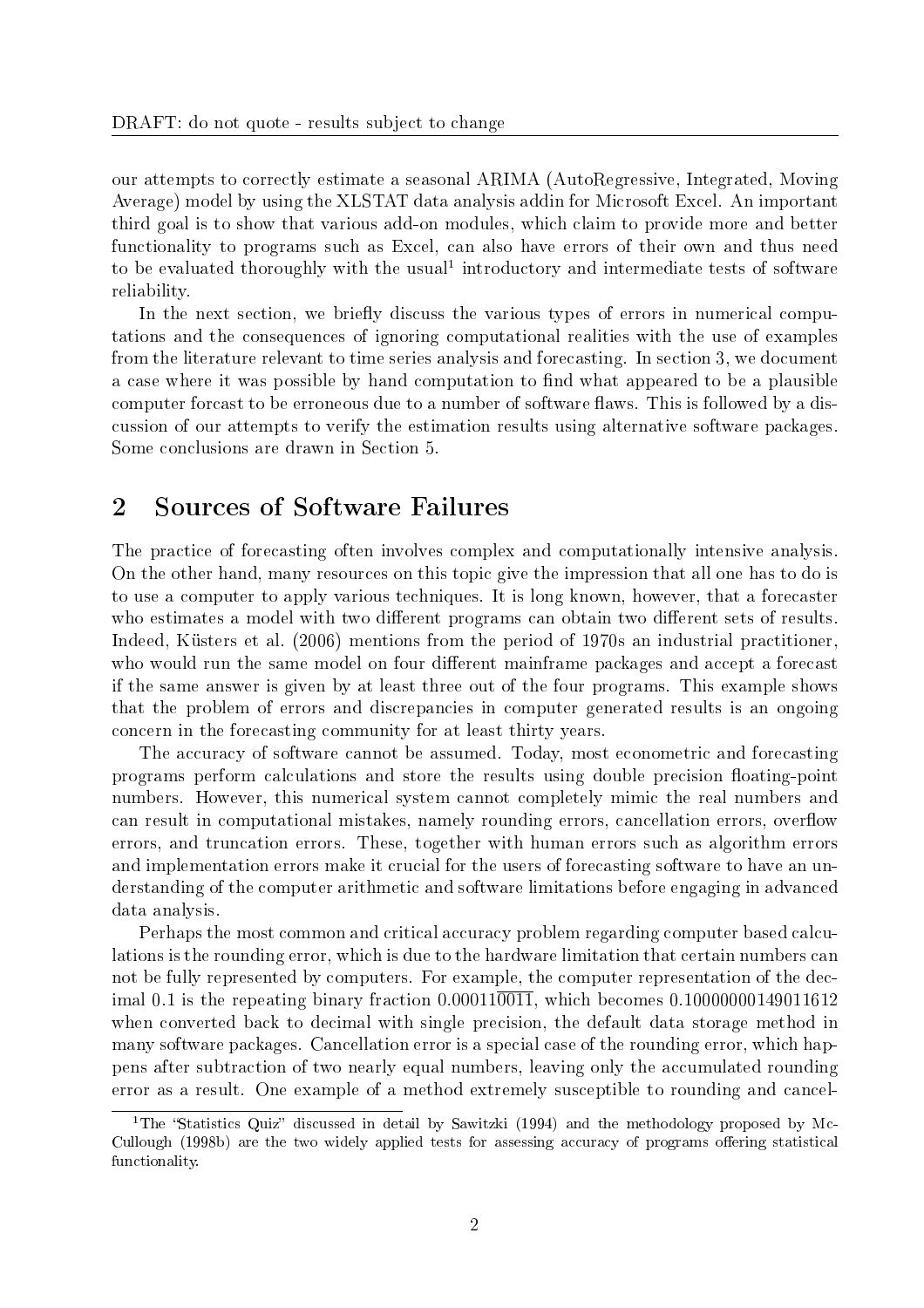lation errors is the Yule-Walker equations used for computing the partial autocorrelations in the Box-Jenkins modeling of time series data. Perhaps due to historical reasons, many forecasting packages continue to employ this method, although it is known (see McCullough, 1998a) to produce results inferior to those obtained using alternative procedures.

A related problem is the overflow and underflow errors, which happen when computations are done in such a way that intermediate calculations exceed the range of values capable of being represented by the computer, which are typically between  $[4.9 \times 10^{-324}, 1.8 \times 10^{308}]$ as the smallest and largest positive numbers respectively. Once encountered, an underflow or an overflow can generate a hardware interrupt, set a status bit or, in many cases, just be ignored by the program, resulting in a misleading answer. A good example to this type of error is provided by Zeileis and Kleiber (2005), which discusses an underflow with no easy workaround in GAUSS version 3.2.32, which rendered invalid the original results of the multiple structural change model proposed by Bai and Perron (2003).

Unlike the rounding and overflow errors, which are due to the limitations of the hardware, the truncation error is caused by the limitations of the software. Nonlinear methods such as GMM, GARCH, or seasonal ARIMA models theoretically involve an infinite number of iterations. The computer estimation, however, can include only a finite number of calculations resulting in a truncation error when the operation is terminated after a given number of iterations or when the relative change in either the objective function or the estimates is smaller than a predetermined convergence criterion.

Algorithm errors arise from the fact that there is more than one way to solve the same problem, some better than others. For example, correction for  $AR(1)$  first order autocorrelation can be performed using various different medhods including Cochran-Orcutt, Hildreth-Lu, Beach-MacKinnon, and Prais-Winsten. These methods employ dissimilar algorithms and objective functions<sup>2</sup> and therefore can return different answers as demonstrated by Lovell and Selover (1994).

A fth type of accuracy errors are implementation errors, which refers to the failure to program the computer to exactly follow the operations specified by a particular algorithm claimed to be used in the software. An example is the various bugs that we discuss in this paper, which result in the XLSTAT program failing to estimate correctly a seasonal ARMA model as well as computing a forecast accurately.

Computer arithmetic is completely different than pencil-and-paper mathematics and research results obtained using computers are sensitive to the choice of both software and hardware. A common belief is that since many data sets are accurate to only a few digits, a high level of accuracy is not needed. This is not true because there is a dichotomy between the use of output and the calculation of output. As McCullough and Vinod (1999) argues, while reporting 10 digits of a solution is not necessary, all intermediate calculations should be done with as many digits as possible. What makes floating point calculations problematic is how small errors can accumulate after successive operations. Many techniques such as

<sup>&</sup>lt;sup>2</sup>As the objective function, Cochran-Orcutt and Hildreth-Lu use the conditional maximum likelihood method while Beach-MacKinnon and Prais-Winsten employ the exact maximum likelihood, and the generalized least squares (GLS) respectively. For conditional maximum likelihood estimation, Cochran-Orcutt is known to be relatively easier to implement and it finds a local optimum while Hildreth-Lu is fairly easy to implement and finds a global optimum. Prais-Winsten is often preferred over Beach-MacKinnon, which requires the additional assumption that variables are normally distributed.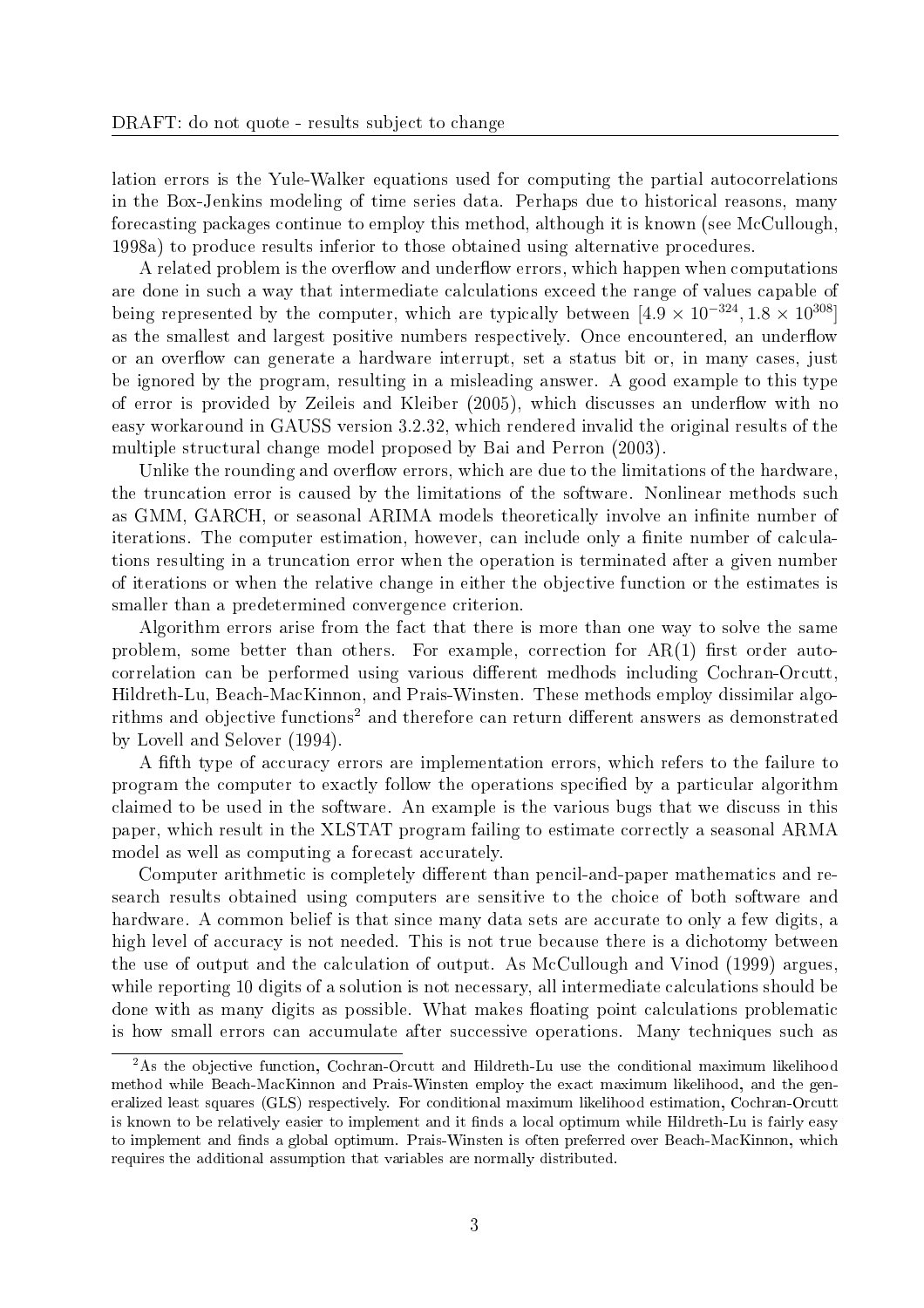simulations and nonlinear estimation involve operations carried out an enormous number of times which makes it perfectly possible that the final result will be accurate to only one or even zero digits if the necessary attention is not given to the computational aspect of solving the econometric problem. For further information about errors in numerical computations, the reader is referred to a source such as Altman et al. (2004), which provide a more detailed account on this subject.

### 3 Manual verification of an XLSTAT ARIMA model

Our experience with the XLSTAT program can help demonstrate the dangers of ignoring the computational realities and uncritically accepting results computed by a single software system. Offered by Addinsoft, XLSTAT is a popular add-on program enhancing the analytical capabilities of Microsoft Excel with custom developed software components for regression, data analysis, visualization, and forecasting. XLSTAT offers over 100 statistical procedures integrated into Excel and Addinsoft claims without offering any evidence that "the quality of the computations (carried out by the program) is identical to that offered by the leading scientific packages." Addinsoft also claims without providing any proof that "all XLSTAT-Time" (component) functions have been intensively tested against other software to guarantee the users fully reliable results.<sup>3</sup>

We had a chance to test Addinsoft's claims while working on a forecast project for a logistics services company near Mannheim in Germany. Our project involved running XLSTAT for daily forecasting of quantities entering the company network at various specific depots while maintaining a horizon of one week into the future. In order to get acquainted with the program, we attempted to fit to our data several ARIMA models including a seasonal ARIMA $(1, 0, 0)$  $(1, 1, 0)$ <sub>5</sub> model<sup>4</sup> of the mathematical form

$$
(1 - L5)Yt = \alpha + \frac{1}{(1 - \phi_1 L)(1 - \phi_{s,1} L5)} ut
$$
\n(1)

where  $Y_t$  is the dependent variable,  $u_t$  is the error term, L is the lag operator,  $\alpha$  is the constant, and  $\phi_1$  and  $\phi_{s,1}$  are the nonseasonal and seasonal autoregressive coefficients respectively.

The estimation of the above model using XLSTAT involves only a few mouse clicks and takes less than a second. On the other hand, we know that calculations on computers can involve errors that can in turn lead to bad analytics. As a result, we decided to hand replicate the XLSTAT forecasts using the forecast equation and the estimated parameters for  $\alpha$ ,  $\phi_1$ . and  $\phi_{s,1}$ . Because this is a fairly simple calculation involving a weighted sum of several periods and a constant, little did we know that it was going to take us four attempts to obtain a consistent set of forecasts from XLSTAT.

In our first attempt, we failed to reproduce the results of XLSTAT using the coefficient estimates of XLSTAT. As Table 1 shows, our manually computed forecasts and those given

<sup>&</sup>lt;sup>3</sup>See the XLSTAT product webpages at  $http://www.xlstat.com/en/products/$  and  $http://www.$ xlstat.com/en/products/xlstat-time/ respectively. (accessed September 5, 2007)

<sup>&</sup>lt;sup>4</sup>We initially chose this model randomly and stumbled onto the programming errors. When we went back to try a better fitting model, it would not run in the original version of XLSTAT!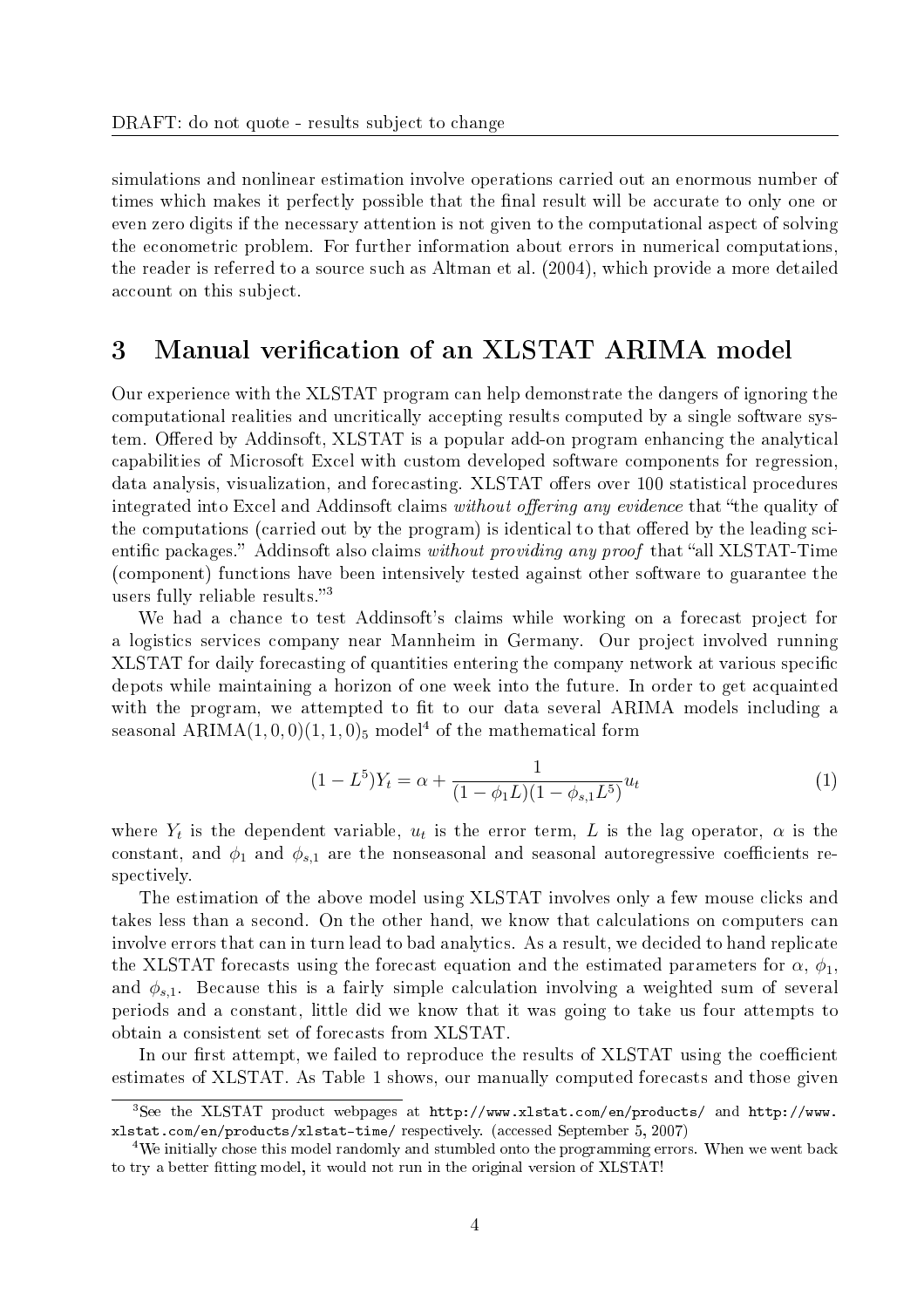| Parameters                           | Attempt 1<br>$(x$ stat $2007$ ) |                                 | Attempt 2<br>$(+$ patch 1)      |         | Attempt 3<br>$(+\text{custom }\alpha)$ |         | Attempt 4<br>$(+$ patch 2) |         |
|--------------------------------------|---------------------------------|---------------------------------|---------------------------------|---------|----------------------------------------|---------|----------------------------|---------|
| $\alpha$<br>$\phi_1$<br>$\phi_{s,1}$ |                                 | $-1967.42$<br>0.365<br>$-0.181$ | $-1566.54$<br>0.490<br>$-0.378$ |         |                                        |         |                            |         |
| Forecasts                            | xlstat                          | manual                          | xlstat                          | manual  | xlstat                                 | manual  | xlstat                     | manual  |
| $t+1$                                | 22290.5                         | 22192.3                         | 23416.6                         | 22753.2 | correct                                | 23416.6 | correct                    | 22753.2 |
| $t+2$                                | 21781.6                         | 21553.4                         | 22861.3                         | 22197.8 | 22861.3                                | 23186.4 | correct                    | 22197.8 |
| $t+3$                                | 20643.2                         | 20307.8                         | 21079.4                         | 20415.9 | 21079.4                                | 21563.8 | correct                    | 20415.9 |
| $t+4$                                | 19252.4                         | 19184.7                         | 19878.2                         | 19214.7 | 19878.2                                | 20440.6 | correct                    | 19214.7 |
| $t+5$                                | 17007.9                         | 17045.2                         | 17846.6                         | 17183.2 | 17846.6                                | 18447.3 | correct                    | 17183.2 |

Table 1: Parameter Estimates and Forecasts by XLSTAT 2007

by the program are slightly but noticeably different from each other. We decided to report the problem to Addinsoft's support department, who responded to our inquiry kindly and quickly. Indeed, within a few days, we were told that the problem has been solved and a corrected version of the program was now available.

Using the updated package, in our second attempt, we discovered that the XLSTAT estimates after the first patch were quite different. As Table 1 shows, the discrepancy in the  $\phi_{s,1}$ parameter in particular is more than 100%. We also discovered that the forecasts computed with the "corrected" version, while significantly different than the earlier output, continued to disagree with our hand calculations. Once informed about the continued discrepancy with our own results, the software vendor claimed that the output given by XLSTAT was the correct forecast. Further, we were advised that using the constant term reported by the program in our own computations was inappropriate since this was the constant "for the prediction for the differenced series." Consequently, according to the support team, what needed to be done in order for us to be able to reproduce the forecasts manually was to use in our formula the constant  $k = 2c - m$ , where c is the constant reported by XLSTAT and  $m$  is the mean of the differenced series.

Following the the new directions, we gained partial success in our third attempt. That is, we were able to replicate the forecast given by the program for the initial period only. Moving on to the one week horizon, however, we realized that modifying the suggested formula for  $(t+2,\ldots,t+5)$  yielded forecasts again different than our hand calculations. Contacting Addinsoft regarding the persisting inconsistencies resulted in their identification of another problem and soon they supplied us a new patch also acknowledging that our initial approach of using the constant displayed by XLSTAT was in fact correct.

Attempting for the fourth time using the second patch, XLSTAT forecasts finally agreed with our manual computations. As can be seen from Table 1, there are noticeable differences in the forecasts over the four attempts and the consistency between our manually computed forecasts and those given by XLSTAT can be as low as zero signicant digits. We would not have discovered these errors if we did not have more trust in our hand computations than in XLSTAT, what one might consider to be a sophisticated tool for forecasting.

It is important to note at this point that, with the two patches released in response our inquiries, Addinsoft merely claimed to correct the errors without providing a proof,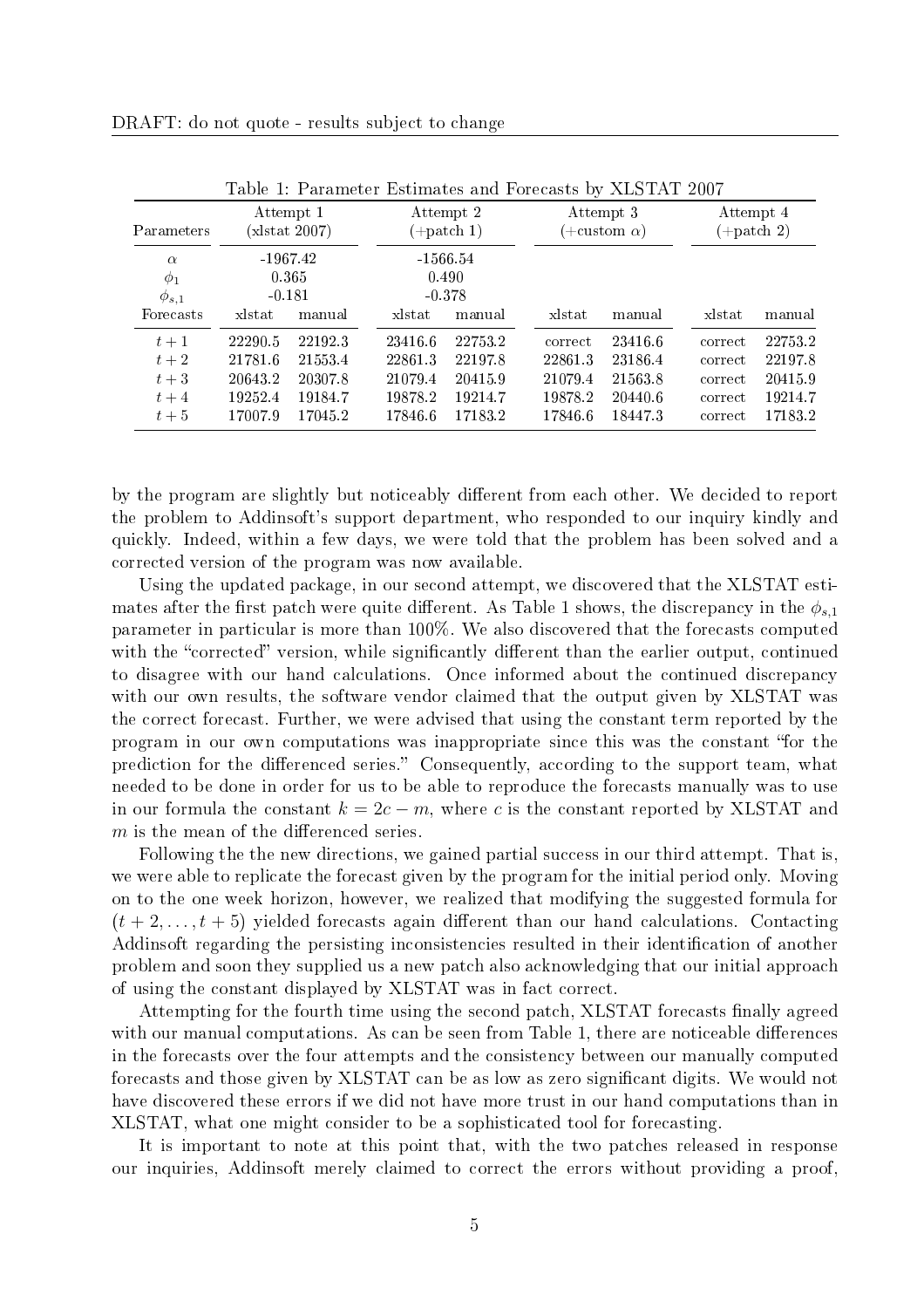| ταυ ε<br>Series           | Model   | Forecasts | 2. ADDIAI FORCASIS IOI DEVELAI CIASSICAI DELIES<br>xlstat 2007 | $+$ patch1 | $+$ patch2 |
|---------------------------|---------|-----------|----------------------------------------------------------------|------------|------------|
| $\bf{A}$                  | (1,0,1) | $t+1$     | 17.06                                                          | 1.87       | 17.38      |
|                           |         | $t+2$     | 17.06                                                          | 1.84       | 17.35      |
|                           |         | $t+3$     | 17.06                                                          | 1.82       | 17.32      |
|                           |         |           |                                                                |            |            |
| $\boldsymbol{B}$          | (0,1,1) | $t+1$     | 357.00                                                         | 357.38     | 357.38     |
|                           |         | $t+2$     | 357.00                                                         | 35738      | 357.38     |
|                           |         | $t+3$     | 357.00                                                         | 35738      | 357.38     |
|                           |         |           |                                                                |            |            |
| $\mathcal{C}$             | (1,1,0) | $t+1$     | 18.64                                                          | 18.64      | 18.64      |
|                           |         | $t+2$     | 18.50                                                          | 18.50      | 18.50      |
|                           |         | $t+3$     | 18.39                                                          | 18.39      | 18.39      |
| D                         | (1,0,0) | $t+1$     | 9.10                                                           | 1.17       | 9.10       |
|                           |         | $t+2$     | 9.11                                                           | 1.18       | 9.11       |
|                           |         | $t+3$     | 9.11                                                           | 1.18       | 9.11       |
|                           |         |           |                                                                |            |            |
| $\boldsymbol{\mathrm{E}}$ | (2,0,0) | $t+1$     | 92.11                                                          | 59.52      | 92.11      |
|                           |         | $t+2$     | 91.23                                                          | 58.64      | 91.23      |
|                           |         | $t+3$     | 77.06                                                          | 44.47      | 77.06      |
|                           |         |           |                                                                |            |            |
| $\mathbf{F}$              | (2,0,0) | $t+1$     | 61.23                                                          | 69.02      | 61.23      |
|                           |         | $t+2$     | 42.41                                                          | 50.20      | 42.41      |
|                           |         | $t+3$     | 55.99                                                          | 63.78      | 55.99      |

Table 2: XLSTAT Forecasts for Several Classical Series

a benchmark result or a comparison to another package. Without these, there is enough reason $^5$  for the user not to assume that an update offered by the software vendor will correct a software flaw properly and without introducing a new flaw. We attempted to test this by fitting several classical Box-Jenkins  $(1970)$  series with the "fixed" versions of XLSTAT. As Table 2 shows, the first patch indeed brings a new flaw, which can lead to important forecasts errors. This vanilla bug, which somehow does not affect Box-Jenkins' series B and C and our initial model, must have been discovered and fixed with the second patch. Conveniently, the software vendor neglected to mention to us about this issue. In fact, in the following months, Addinsoft did not announce to the other users of the program any of the errors or the subsequent patches discussed in this paper. We were, however, offered a  $50\%$  discount on a one user license of XLSTAT-Pro+Time, which we did not take advantage of.

Finally, it is worth mentioning about yet another bug that we discovered during our attempts to obtain consistent forecasts using XLSTAT. For ARIMA estimation, XLSTAT has two options namely "likelihood" and "least-squares". According to the program's online

 $5$ See, for example, McCullough (2008), who discuss how Microsoft twice wrongly claimed to fix the bad random number generator in Excel by implementing the Wichmann and Hill (1982) RNG. It is shown that Excel 2007 still uses "an unknown and undocumented RNG of unknown period that is not known to pass any standard tests of randomness".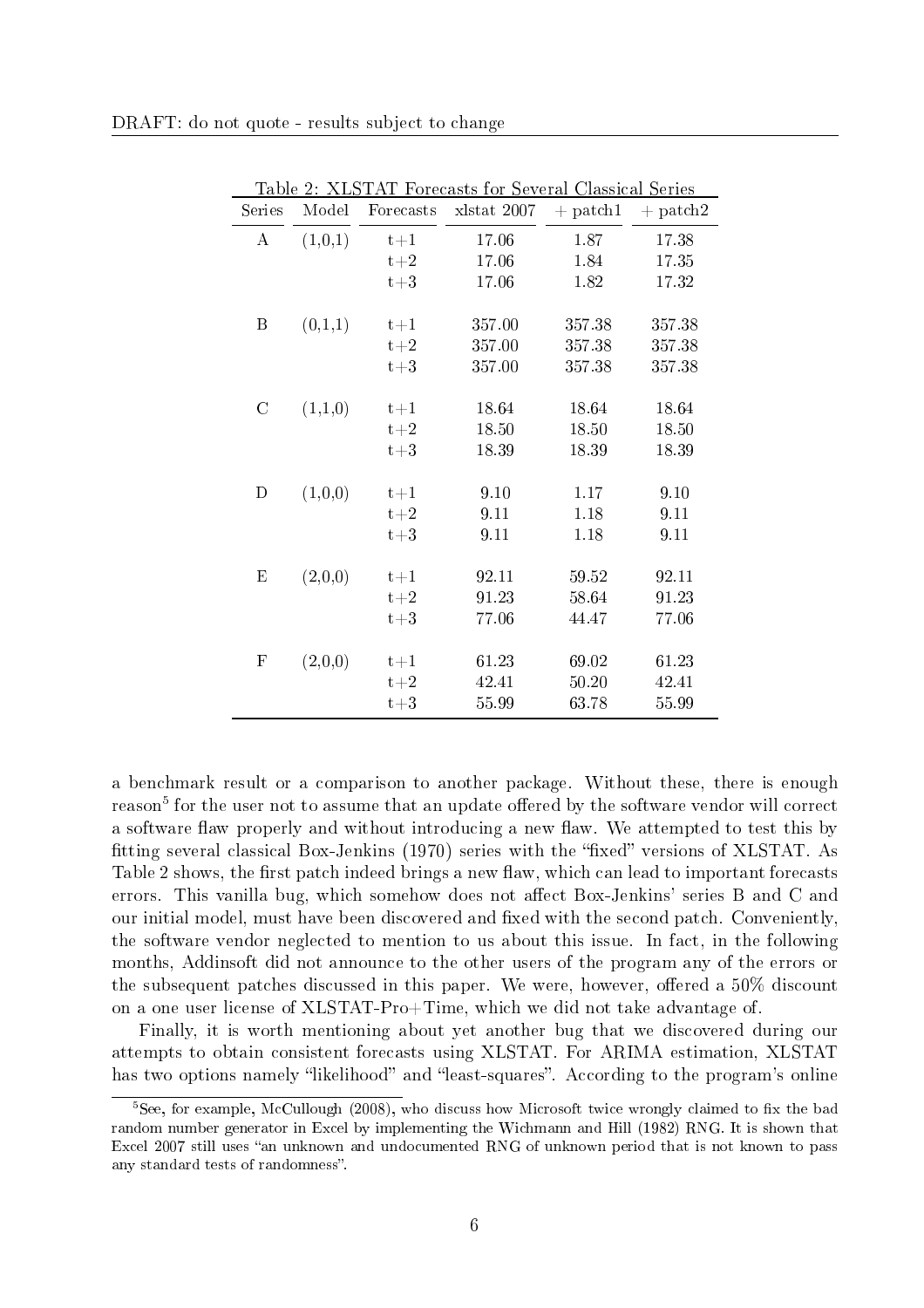| Series                    | Model   | Param.     | $x$ stat $(ml)$ | Table 9. ALD ITTL Latinates for Develar Classical Deficit<br>$x$ stat $($ ls $)$ | Box-Jenkins |
|---------------------------|---------|------------|-----------------|----------------------------------------------------------------------------------|-------------|
| A                         | (1,0,1) | $\alpha$   | 1.56            | 3.57                                                                             | 1.45        |
|                           |         | $\phi_1$   | 0.91            | 0.79                                                                             | 0.92        |
|                           |         | $\theta_1$ | $-0.58$         | 153.69                                                                           | $-0.58$     |
| Β                         | (0,1,1) | $\theta_1$ | 0.09            | -44647194.13                                                                     | 0.09        |
| $\mathcal{C}$             | (1,1,0) | $\phi_1$   | 0.82            | 0.82                                                                             | 0.82        |
| D                         | (1,0,0) | $\alpha$   | 1.20            | 1.17                                                                             | 1.17        |
|                           |         | $\phi_1$   | 0.87            | 0.87                                                                             | 0.87        |
| Ε                         | (2,0,0) | $\alpha$   | 14.34           | 14.35                                                                            | 14.35       |
|                           |         | $\phi_1$   | 1.41            | 1.42                                                                             | 1.42        |
|                           |         | $\phi_2$   | $-0.71$         | $-0.73$                                                                          | $-0.73$     |
|                           |         |            |                 |                                                                                  |             |
| $\boldsymbol{\mathrm{F}}$ | (2,0,0) | $\alpha$   | 58.92           | 58.88                                                                            | 58.87       |
|                           |         | $\phi_1$   | $-0.34$         | $-0.35$                                                                          | $-0.34$     |
|                           |         | $\phi_2$   | 0.19            | 0.19                                                                             | 0.19        |

Table 3: XLSTAT Estimates for Several Classical Series

help file, the likelihood option "maximize(s) the likelihood of the parameters knowing the data", whereas the least-squares option "minimize(s) the sum of squares of the residuals". Because the two estimation methods optimize the same objective function and involve a similar set of calculations, one would expect the two options to yield the same results. However, we have noticed that XLSTAT estimates were noticeably different depending on the choice of this parameter. In order to further investigate this discrepancy, we again decided to fit several classical Box-Jenkins series using the two options. Table 3 shows the XLSTAT estimates for our model along with the results for several benchmark models reported by Box and Jenkins (1970). Clearly, the least-squares estimation option in XLSTAT can produce  $\theta$  moving average estimates that are grossly erroneous. Once notified about this problem, Addinsoft acknowledged that they knew "the least-squares method is not reliable in some cases" and that they were considering to remove this option in the future. It is incredible that Addinsoft knew the least squares option is not reliable, but did not warn the users! They allowed users to use this function thinking it was correct! The faulty least-squares estimation function was still available at the time of writing of this article.

#### 4 Further verification using alternative packages

Being able after four attempts to obtain a consistent (albeit more than one) set of answers from XLSTAT, we decided to see if other time-series analysis software packages also have difficulty finding accurate estimates as well as forecasts for the computation of our seasonal ARIMA $(1, 0, 0)(1, 1, 0)$ <sub>5</sub> model. We turned our attention to four additional programs namely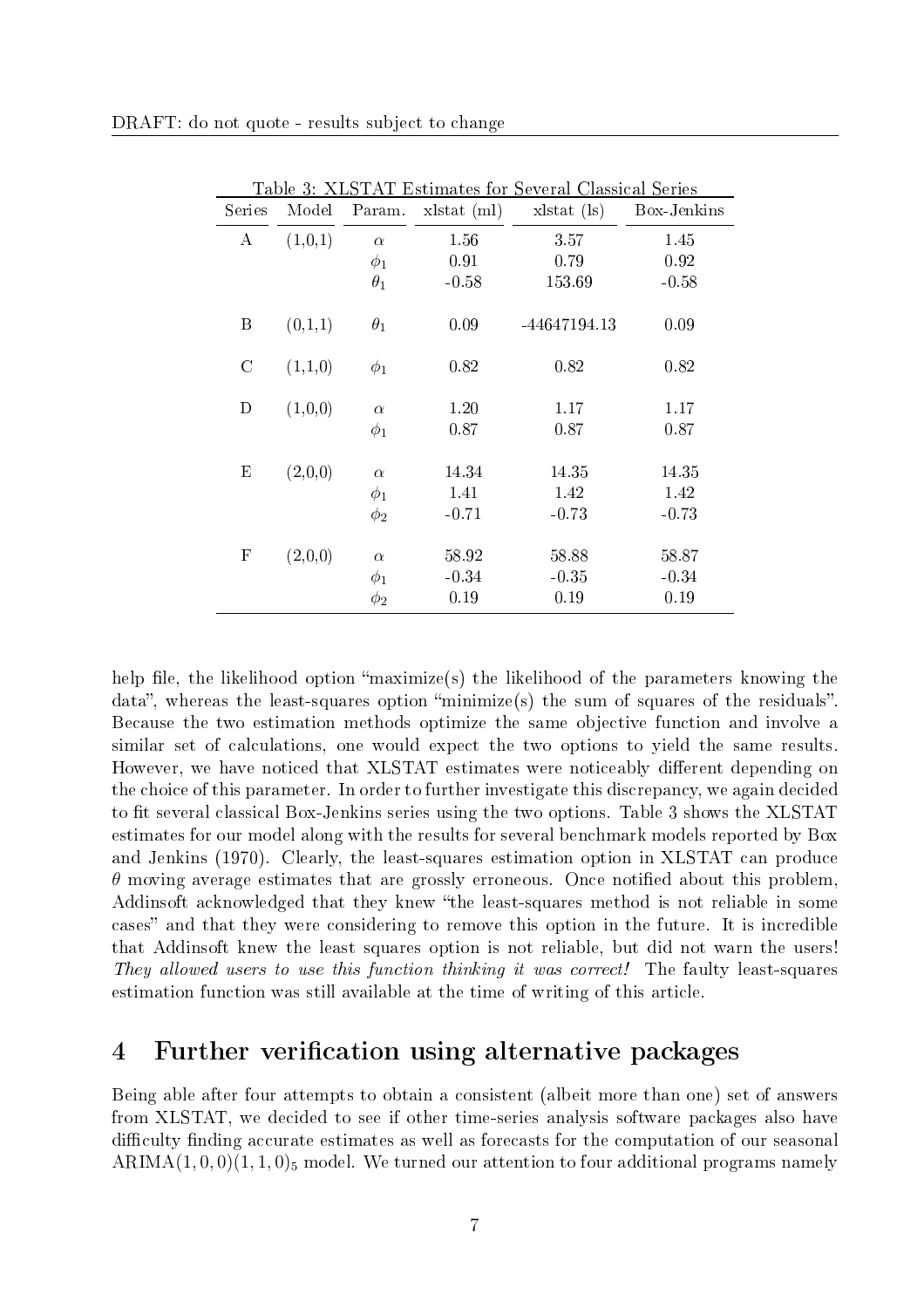Autobox, GRETL, RATS, and X-12-ARIMA.

There are three main approaches to ARIMA estimation namely the unconditional maximum likelihood method, the conditional maximum likelihood method and backcasting $^6$ . The unconditional maximum likelihood approach, also known as exact maximum likelihood, generates given a sample size of T a full  $T \times T$  covariance matrix, for which the log likelihood can be computed efficiently<sup>7</sup> by using the Kalman filter. Nearly identical is the "unconditional least squares method", which, instead of maximizing the unconditional log likelihood function, minimizes the unconditional error sum of squares. The second main approach is the conditional maximum likelihood (conditional least squares) procedure, which has the objective of maximizing the likelihood (minimizing the sum of squared errors) conditional on the first observations. This method involves an iterative least squares procedure since the residuals are a non-linear function of the observables when there are multiplicative autoregressives or moving average terms in the model. The third main approach is backcasting (or backforecasting), which was initially proposed by Box and Jenkins (1970) as a computationally convenient approximation to the exact maximum likelihood method. The idea behind backcasting is that, for a univariate model, the forward and backward representations of a stationary ARMA model are the same. Consequently, the expected value of pre-sample data can be approximated by starting from the end of the data set, recursing back toward the beginning, and then "back forecasting" into the pre-sample period. The resulting inaccuracies will be relatively small provided that the backcasts are far enough before the actual data. These three methods are asymptotically equivalent under the standard assumptions, however, because they involve dissimilar objective functions, in practice they often result in unequal coefficient estimates as shown by Newbold et al. (1994).

The three approaches discussed above have various advantages and shortcomings in comparison to each other. One advantage of the exact maximum likelihood approach is that it produces results that are directly comparable across dierent software systems. However, it can become ill-behaved for a large dimensional specification such as an  $ARMA(6,6)$  model. Conditional maximum likelihood does not have this problem but it can give different results depending on the method chosen for generating the pre-sample moving averages. The problem with the backcasting method, on the other hand, is that the estimator depends on the number of the backcast periods being used. Also, it does not easily generalize to any model with intervention terms or other exogenous variables. As a result, with today's computing power, the practical importance of backcasting has become negligible, although it still remains in some packages as a legacy of earlier programming.

Aside from the various objective functions that can be used, another source of discrepancy in the estimates of a Box-Jenkins model across different programs is the parameterization of the intercept term. In ARIMA methodology, there are several ways of handling the nonzero

 ${}^6$ In addition to these three methods, ARIMA models including only AR terms can be fitted by ordinary least squares and a seasonal-multiplicative model can be estimated using the nonlinear least squares procedure. We consider these two additional methods to be outside the scope of this study.

<sup>&</sup>lt;sup>7</sup>That is, by avoiding inversion of the  $T\times T$  matrix. Matrix inversion is a computationally intensive procedure. For example, inverting a  $100\times100$  matrix involves a third of a million operations, which can result in significant accumulated rounding errors especially when the elements of the matrix differ in size (Stokes, 2005). The Kalman filter, which involves inversions of the much smaller covariance matrices, is not as demanding computationally.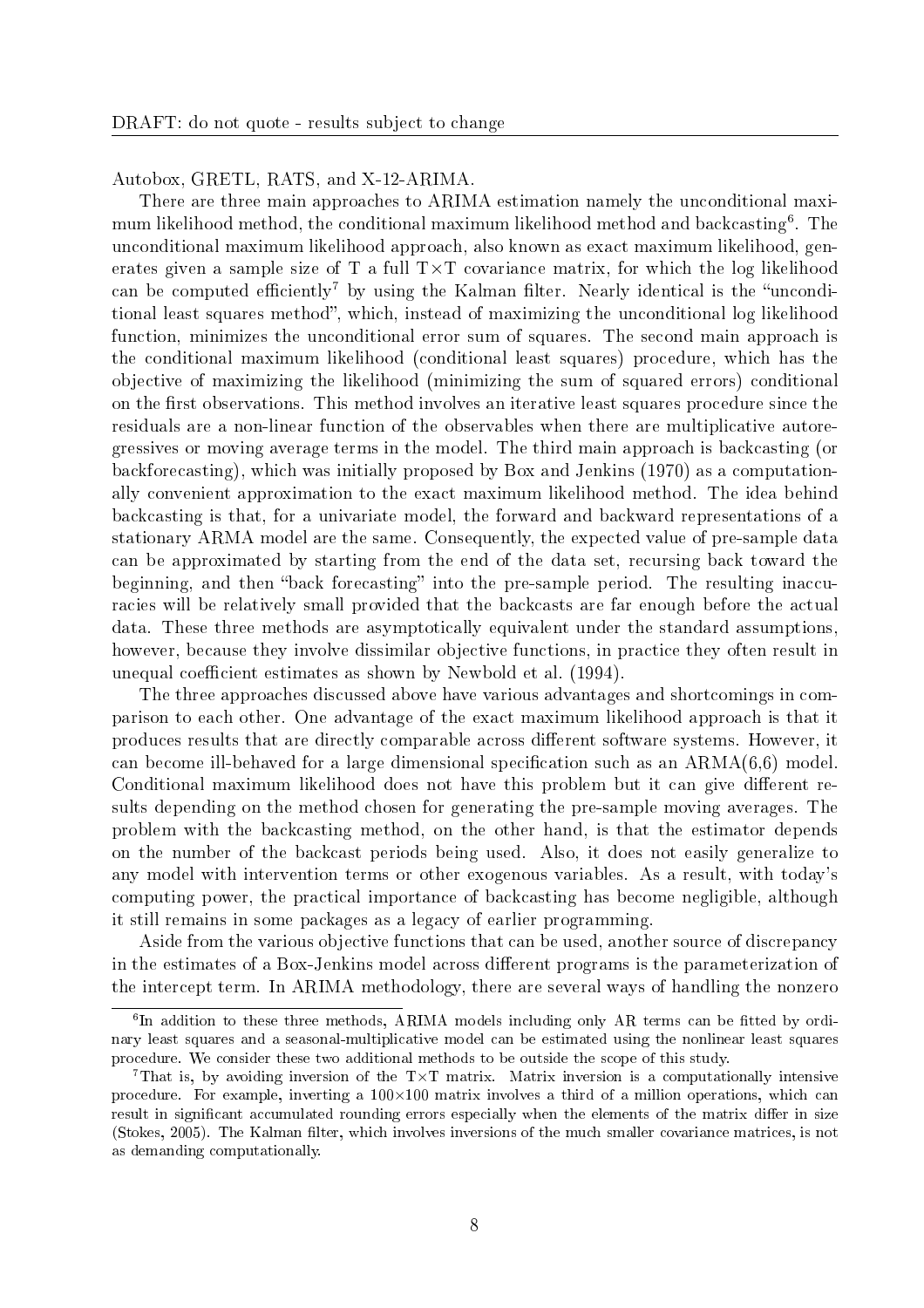mean  $\alpha$  which include the unfiltered constant

$$
\phi(L)\phi_s(L^s)(1-L)^d(1-L^s)^D Y_t = \alpha_1 + \theta(L)\theta_s(L^s)u_t,
$$
\n(2)

the filtered constant term as in

$$
(1 - L)^{d} (1 - L^{s})^{D} Y_{t} = \alpha_{2} + \frac{\theta(L)\theta_{s}(L^{s})}{\phi(L)\phi_{s}(L^{s})} u_{t},
$$
\n(3)

as well as the rather nonstandard

$$
\left[ (1 - L)^d (1 - L^s)^D Y_t - \alpha_3 \right] = \frac{\theta(L)\theta_s(L^s)}{\phi(L)\phi_s(L^s)} u_t \tag{4}
$$

where  $\phi(L)$  and  $\theta(L)$  are the autoregressive and moving-average operators, and  $\phi_s(L^s)$  and  $\theta_s(L^s)$  are the seasonal autoregressive and seasonal moving-average operators all represented as a polynomial in the lag operator respectively.

The first definition above estimates the intercept as part of a regression model on the differenced data, leading more directly to a forecasting model, while the second definition treats the constant as a mean and estimates it jointly with the other parameters. One can easily transform between  $\alpha_1$  and  $\alpha_2$  since they are directly related by simple algebra such that  $\alpha_1 = \phi(L)\phi_s(L^s)\alpha_2$ . The two models yield the same forecasts regardless of the notation used for the intercept, however, the fact that the reported estimates of the intercept can be substantially different depending on which package is used can be a source of considerable confusion for the practitioner.

Equations  $(3)$  and  $(4)$  are equal mathematically but different computationally. Unlike the first and the second definitions, the third definition implies a model without the intercept term. It involves first the computation of the mean of the differenced data which is then subtracted off, leading to the OLS estimate of the mean, estimation of which along with the other parameters, as in  $(3)$ , yielding the GLS estimates. Because of the difference in the computational approach,  $\alpha_1$  and  $\alpha_3$  are not numerically identical and there can be slight differences in the ARMA parameter estimates as well.

In addition to the various objective functions and the alternative methods for modeling the intercept, a third potential source of discrepancy in the parameter estimates of a Box-Jenkins model is the choice of the minimization algorithm used for solving the nonlinear optimization problem. Among the numerous alternatives, some frequently employed in econometric software are Gauss-Newton, Levenberg-Marquardt (Marquardt, 1963), BFGS (Broyden-Fletcher-Goldfarb-Shanno), and BHHH (Berndt, Hall, Hall, and Hausman, 1974). These algorithms belong to a class of hill-climbing optimization techniques that seeks the local optimum uphill from the initialization points. Another commonly used method is the AS 197 algorithm by Mélard (1984), which provide a fast and memory efficient method to compute the exact maximum likelihood function of a stationary ARMA process of order  $(p, q)$ . There is also the simplex and genetic search methods, which are derivative-free methods that, unlike the above, do not require the formula be twice continuously differentiable, however, they also cannot compute standard errors. See Avriel (2003) for information regarding various points that need to be considered when choosing between the various minimization algorithms.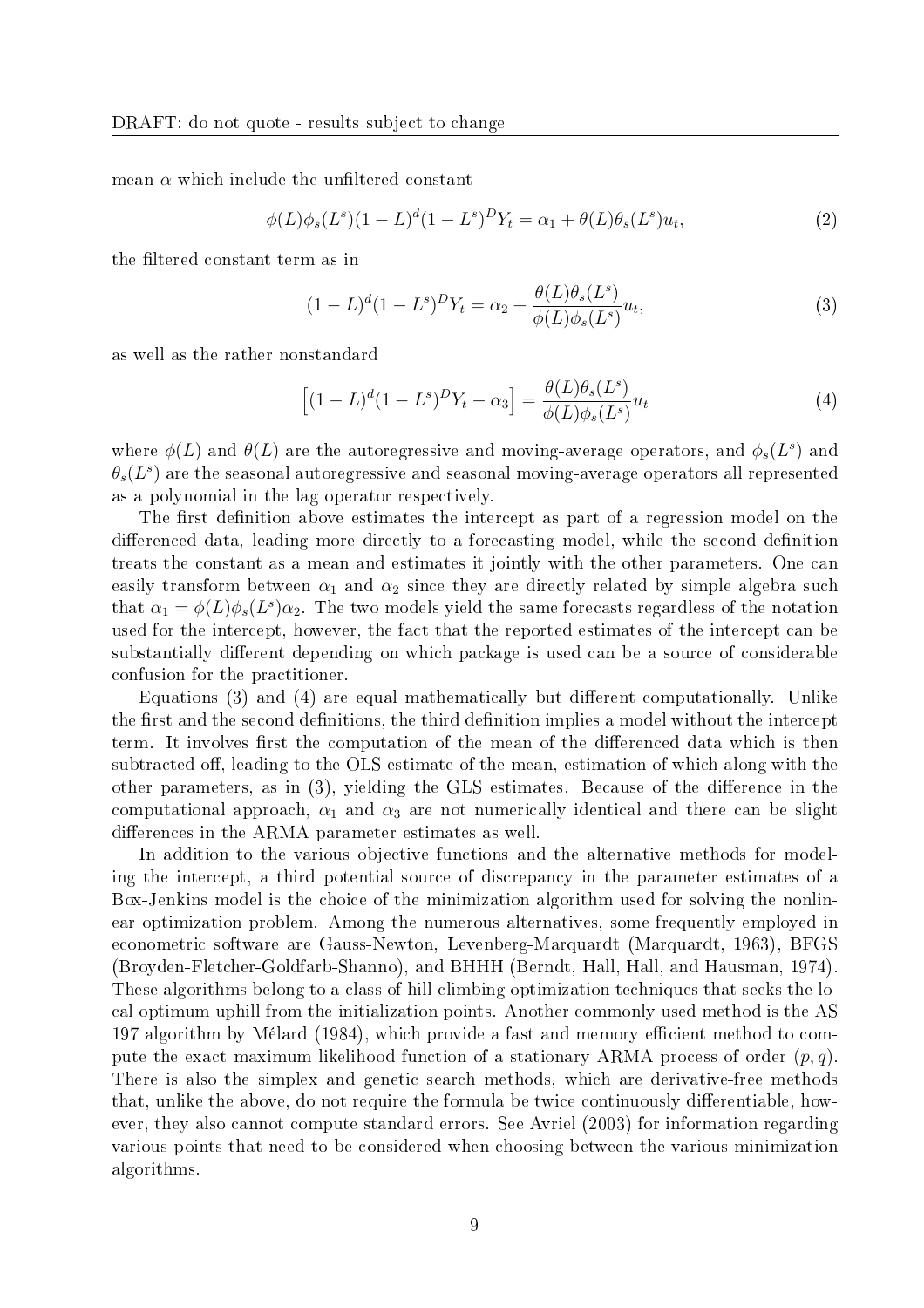|              |               | Table 4. EXact mill Estimates and Forceasts by Four Frograms |              |             |            |
|--------------|---------------|--------------------------------------------------------------|--------------|-------------|------------|
|              | <b>XLSTAT</b> | <b>XLSTAT</b>                                                | <b>GRETL</b> | <b>RATS</b> | X-12-ARIMA |
| Parameters   | 2007          | $(+$ patch 2)                                                | 1.7.3        | 7.0         | 0.3        |
| $\alpha_2$   |               |                                                              | $-2284.68$   | $-2284.68$  | $-2284.68$ |
| $\alpha_3$   | $-1967.42$    | $-1566.54$                                                   |              |             |            |
| $\phi_1$     | 0.365         | 0.490                                                        | 0.489        | 0.489       | 0.489      |
| $\phi_{s,1}$ | $-0.181$      | $-0.378$                                                     | $-0.378$     | $-0.378$    | $-0.378$   |
| Forecasts    |               |                                                              |              |             |            |
| $t+1$        | 22290.5       | 22753.2                                                      | 22712.9      | 22712.9     | 22712.9    |
| $t+2$        | 21781.6       | 22197.8                                                      | 22138.8      | 22138.8     | 22138.8    |
| $t+3$        | 20643.2       | 20415.9                                                      | 20346.9      | 20346.9     | 20346.9    |
| $t+4$        | 19252.4       | 19214.8                                                      | 19141.5      | 19141.5     | 19141.5    |
| $t+5$        | 17007.9       | 17183.2                                                      | 17108.5      | 17108.5     | 17108.5    |

Table 4: Exact ML Estimates and Forecasts by Four Programs

*Note:*  $\alpha_1$  for RATS, GRETL and X-12-ARIMA is computed as -1607.74.

According to their respective user's guides and online documentations<sup>8</sup>, Autobox, GRETL, RATS, X-12-ARIMA, and XLSTAT all offer different combinations of objective functions, constant terms, as well as minimization algorithms for ARIMA estimation. For the objective function, Autobox employs the conditional least squares approach, while XLSTAT offers unconditional least squares and unconditional maximum likelihood estimation. The RATS function **boxjenk** provides the unconditional least squares and the conditional maximum likelihood options, while the GRETL function arima, and the X-12-ARIMA function estimate both offer the exact and the conditional maximum likelihood options. For the intercept, RATS and X-12-ARIMA by default employ the filtered constant term  $\alpha_2$ , while Autobox and XLSTAT use  $\alpha_1$  and  $\alpha_3$  respectively. GRETL uses  $\alpha_1$  for the conditional maximum likelihood method and  $\alpha_2$  for the exact maximum likelihood method. Finally, for the minimization algorithm, both Autobox and X-12-ARIMA employ the Levenberg-Marquardt algorithm $^9$ , while XLSTAT and GRETL use the Mélard's and the BFGS methods respectively. RATS offers a choice among Gauss-Newton, BFGS, simplex, and the genetic search algorithms.

We compared the output of the five programs by computing the five period forecasts after fitting to the data our model using where available both the exact maximum likelihood and the conditional maximum likelihood methods with the default option for the computation of the intercept as well as the minimization algorithm. In all estimations, the convergence criterion was chosen so that each solver produces a stable answer. The computations were carried out using an Intel Centrino Duo 2.16GHz notebook computer with 2GB memory. The operating system used was Microsoft $(\mathbb{R})$  Windows XP.

<sup>8</sup>See Automatic Forecasting Systems (2007), Cottrell and Lucchetti (2008), Estima (2007), U.S. Census Bureau (2007), and Addinsoft (2007).

<sup>9</sup>X-12-ARIMA uses the Levenberg-Marquardt algorithm from the free MINPACK FORTRAN library, while Autobox employs its custom implementation of this method with proprietary speed and efficiency improvements for time series analysis.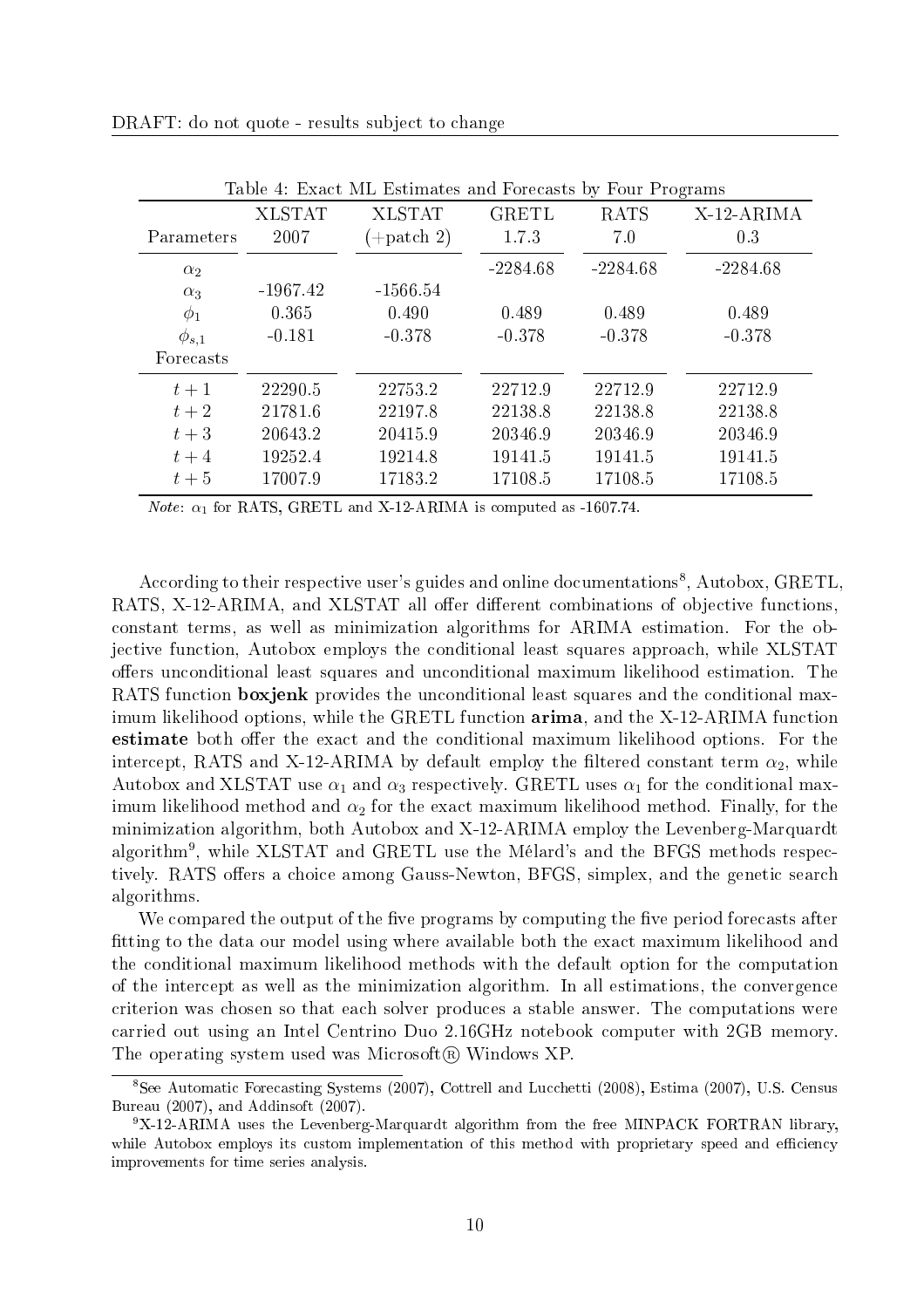| Parameters   | Autobox<br>6.0 | <b>GRETL</b><br>1.7.3 | <b>RATS</b><br>7.0 | X-12-ARIMA<br>0.3 |
|--------------|----------------|-----------------------|--------------------|-------------------|
| $\alpha_1$   | 1786.24        | $-1786.24$            |                    |                   |
| $\alpha_2$   |                |                       | $-2615.24$         | $-2615.24$        |
| $\phi_1$     | 0.512          | 0.512                 | 0.512              | 0.512             |
| $\phi_{s,1}$ | $-0.401$       | $-0.401$              | $-0.401$           | $-0.401$          |
| Forecasts    |                |                       |                    |                   |
| $t+1$        | 22545.4        | 22545.4               | 22545.4            | 22545.4           |
| $t+2$        | 21857.3        | 21857.3               | 21857.3            | 21857.3           |
| $t+3$        | 19934.2        | 19934.2               | 19934.2            | 19934.2           |
| $t+4$        | 18680.2        | 18680.2               | 18680.2            | 18680.2           |
| $t+5$        | 16636.7        | 16636.7               | 16636.7            | 16636.7           |

Table 5: Conditional ML Estimates and Forecasts by Four Programs

*Note:*  $\alpha_1$  for RATS and X-12-ARIMA is computed as -1786.24.

Table 4 and Table 5 show the parameter estimates and the forecasts obtained from alternative programs for the exact ML and conditional ML methods respectively. Autobox, GRETL, RATS, and X-12-ARIMA are all in perfect agreement on  $\phi_1$ ,  $\phi_{s,1}$ , as well as the constant term, modulo the decision to print either the unfiltered or the filtered intercept, which in this case differ from each other by a factor of  $(1 - \phi_1) \times (1 - \phi_{s,1})$ . The XLSTAT parameter estimates and forecasts after the second patch are similar but noticeably different in comparison to those reported by GRETL, RATS, and X-12-ARIMA, which is expected due to the dissimilar computational approach for modelling the constant term. The two tables reveal that the rule-of-thumb method of accepting a forecast if given by at least three out of four software packages, employed by the industrial practitioner from the 1970's, might indeed be a useful practice after all.

Finally, in Table 6 we present a comparison of the BFGS, Gauss-Newton, simplex, and genetic minimization algorithms used in RATS jointly with the exact maximum likelihood method. The table shows that BFGS has difficulty to converge when the tolerance is large whereas Gauss-Newton and genetic has difficulty to converge when the tolerance is small. Simplex and genetic are slower to converge and can be inaccurate for larger tolerance levels. The parameter estimates in general are similar although, depending on the model and the dataset, there can be significant dissimilarities in this department as well, as shown by Newbold et al. (1994).

#### 5 Conclusions

Forecasting software is advancing at a steady rate and with every new version of different programs comes new functionality. Thanks to the availability of advanced software tools, today users are not necessarily required to be specialized in econometrics and forecasting in order to "analyze" data. Sanders and Manrodt  $(2003)$  shows that the majority of the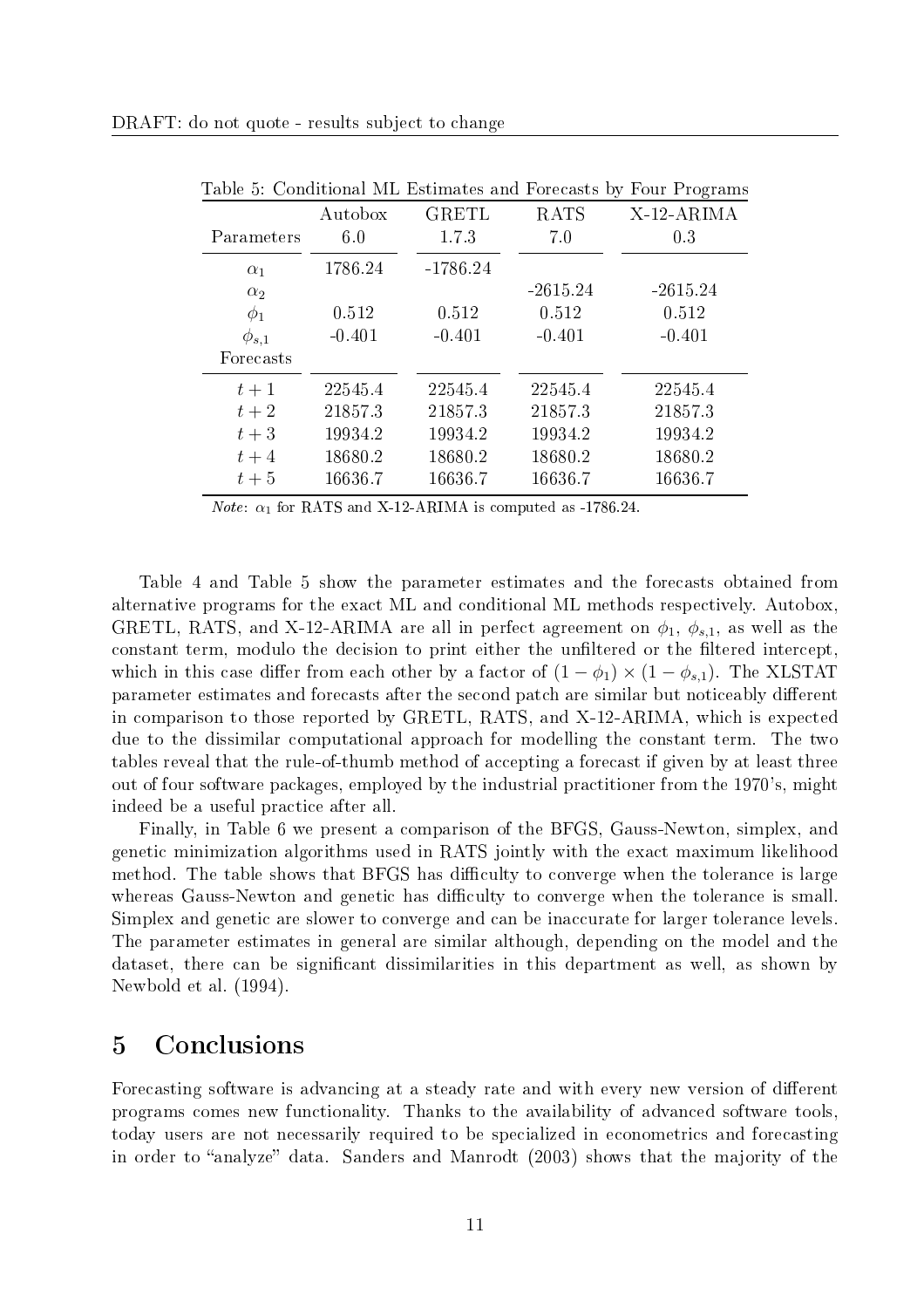| <b>BFGS</b> |       |            |          | Gauss-Newton |                |            |          |              |
|-------------|-------|------------|----------|--------------|----------------|------------|----------|--------------|
| tolerance   | conv. | $\alpha_2$ | $\phi_1$ | $\phi_{s,1}$ | conv.          | $\alpha_2$ | $\phi_1$ | $\phi_{s,1}$ |
| $1.00E-02$  | nc    |            |          |              | $\overline{7}$ | $-2284.69$ | 0.489    | $-0.378$     |
| $1.00E-04$  | 13    | $-2284.68$ | 0.489    | $-0.378$     | $\overline{7}$ | $-2284.69$ | 0.489    | $-0.378$     |
| $1.00E-06$  | 15    | $-2284.68$ | 0.489    | $-0.378$     | 9              | $-2284.68$ | 0.489    | $-0.378$     |
| $1.00E-08$  | 17    | $-2284.68$ | 0.489    | $-0.378$     | 12             | $-2284.68$ | 0.489    | $-0.378$     |
| $1.00E-10$  | 19    | $-2284.68$ | 0.489    | $-0.378$     | nc             |            |          |              |
| $1.00E-12$  | 19    | $-2284.68$ | 0.489    | $-0.378$     | nc             |            |          |              |
| 1.00E-14    | 19    | $-2284.68$ | 0.489    | $-0.378$     | nc             |            |          |              |
| $1.00E-16$  | 21    | $-2284.68$ | 0.489    | $-0.378$     | nc             |            |          |              |
| Simplex     |       |            |          |              |                |            |          |              |
|             |       |            |          |              | Genetic        |            |          |              |
| tolerance   | conv. | $\alpha_2$ | $\phi_1$ | $\phi_{s,1}$ | conv.          | $\alpha_2$ | $\phi_1$ | $\phi_{s,1}$ |
| $1.00E-02$  | 26    | 0.06       | 0.641    | $-0.364$     | 116            | $-2279.07$ | 0.488    | $-0.378$     |
| $1.00E-04$  | 60    | 0.06       | 0.638    | $-0.346$     | 137            | $-2284.70$ | 0.489    | $-0.378$     |
| $1.00E-06$  | 332   | $-2284.68$ | 0.489    | $-0.378$     | 170            | $-2284.68$ | 0.489    | $-0.378$     |
| $1.00E-08$  | 354   | $-2284.68$ | 0.489    | $-0.378$     | nc             |            |          |              |
| $1.00E-10$  | 385   | $-2284.68$ | 0.489    | $-0.378$     | nc             |            |          |              |
| 1.00E-12    | 395   | $-2284.68$ | 0.489    | $-0.378$     | nc             |            |          |              |
| 1.00E-14    | 405   | $-2284.68$ | 0.489    | $-0.378$     | nc             |            |          |              |

Table 6: Comparisons of the Results Using Different Minimization Algorithms

users of forecasting software consider ease of use, easily understandable results, and ease of interaction as the three most important features. These users do not realize, however, that the ultimate purpose of scientific software is to carry out calculations and return correct and reliable answers. As shown in this paper, there exist various sources of error in numerical computations, which can render computer generated results inaccurate and therefore invalid. Moreover, human errors or just plain ignorance by the software vendors can lead to inferior software that can produce seriously misleading results. Further, for implementing an econometric method such as ARIMA on a computer, there can be alternative approaches which can cause considerable discrepancies in the results across different programs and even within a single software system. Consequently, it is of great importance for researchers and practitioners to treat computer output with a degree of circumspection and verify computer generated forecasts manually or by using more than one software package where available.

We second McCullough (2000) that the software developers will supply accuracy only when users demand it. This is why, when choosing software, users should always demand from vendors proof of software accuracy and should never accept an unsubstantiated claim on this important matter. In general, it is the responsibility of the users to work only with vendors who genuinely care about software reliability through a demonstrated commitment to six best practices: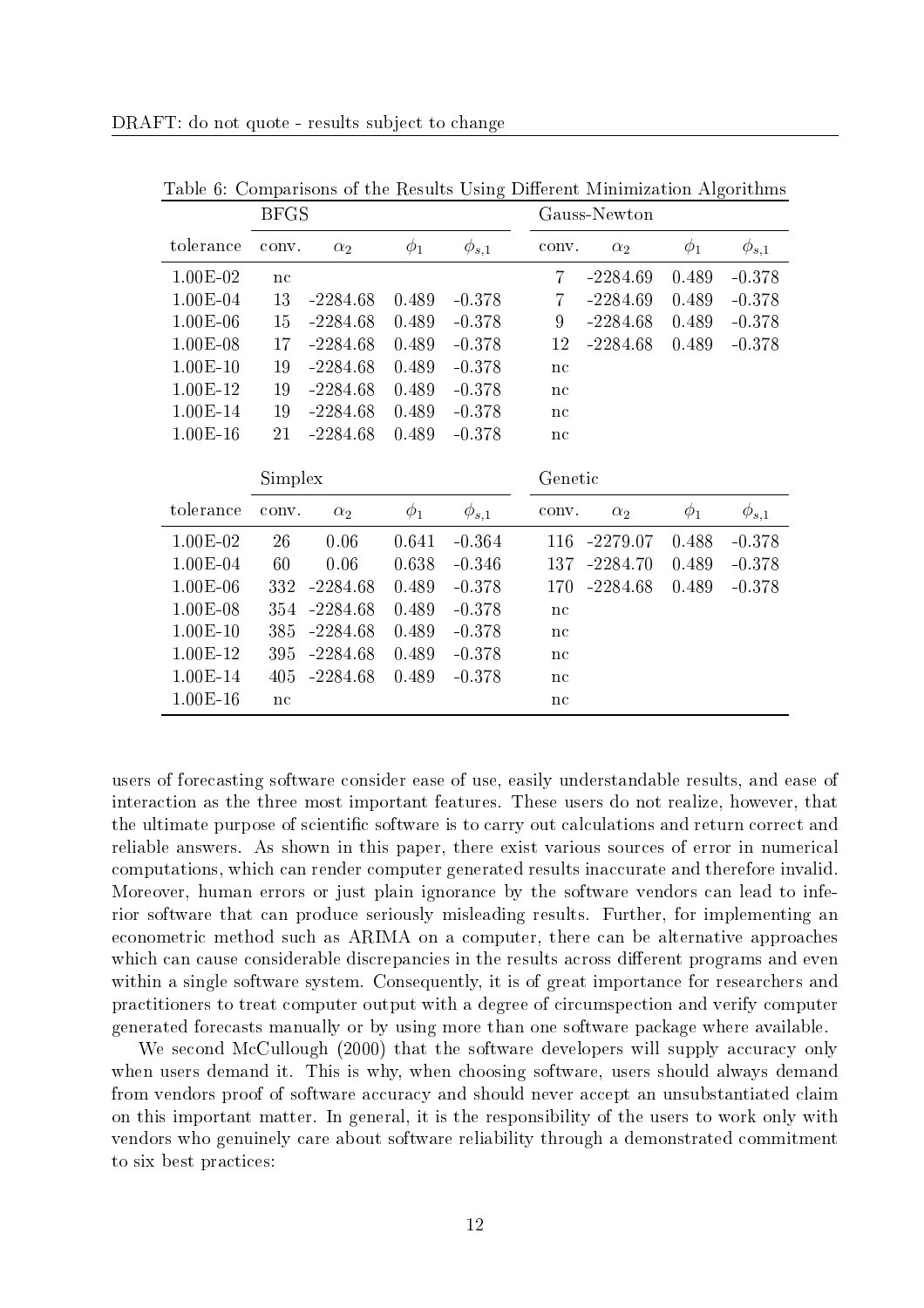- *Document* online or in the user's manual the computational approach, algorithms used, and numerical limitations for each procedure.
- Test carefully the program before releasing it by using the standard benchmark datasets, well-known textbook models, and classic published results.
- Accept that no program is perfect and maintain an easily accessible "change-log" and a "bug-list" so that the users are aware of all modifications and known problems.
- Respond upon detection of new errors by issuing bug warnings and workarounds in order to prevent users getting answers that are wrong.
- Correct properly in the subsequent release all known accuracy flaws without attempting instead to make them less obvious.
- Respect all researchers' right to run the program and support research replication by offering an evaluation option taking into account that many software problems are discovered during a replication exercise.

Among the many different econometric and forecasting programs available today<sup>10</sup>, some are are better than others in following the above mentioned principles for reliable scientific software. For example, Stata is known for its excellent documentation, which includes a three volume reference manual containing the algorithms for almost all procedures. The accuracy of TSP is tested thoroughly using a wide variety of benchmark models and datasets listed online at http://www.stanford.edu/~clint/bench/. SAS provides a periodic newsletter containing bug warnings and it releases on a timely basis hot fixes addressing various software issues. Moreover, as shown by studies such as Keeling and Pavur (2007) and McKenzie and Takaoka (2007), most software vendors do correct in the subsequent releases accuracy errors discovered by users. Finally, many if not all commercial programs have a time-limited trial version also.

Addinsoft offers a 30-day evaluation version of XLSTAT and we acknowledge the support team's efforts toward fixing the reported errors. The vendor also claims to test the program against other packages, however, we would like to know what package they tested the ARMA forecasts against because that program obviously has errors. Moreover, Addinsoft does not provide adequate documentation on computational details, and does not maintain for the program a change-log and a bug-list. Plus, considering how it took four attempts to correctly compute forecasts for an ARIMA model, and taking into account the software vendor's general tendency to conceal program flaws from the public, it is our understanding that Addinsoft's XLSTAT product currently fails to meet the requirements for reliable scientific software.

We would like to emphasize that, in this study, we tested the accuracy of XLSTAT's ARIMA estimation only. We do not know whether there exists additional flaws in the various other components of the program. Studies such as Knüsel (1998, 2002, 2005), McCullough and Wilson (1999, 2002, 2005), McCullough and Heiser (2008), and Yalta (2008) report

<sup>&</sup>lt;sup>10</sup>See Renfro (2004) and Yurkiewicz (2003) for an overview of the existing econometric packages and forecasting packages respectively.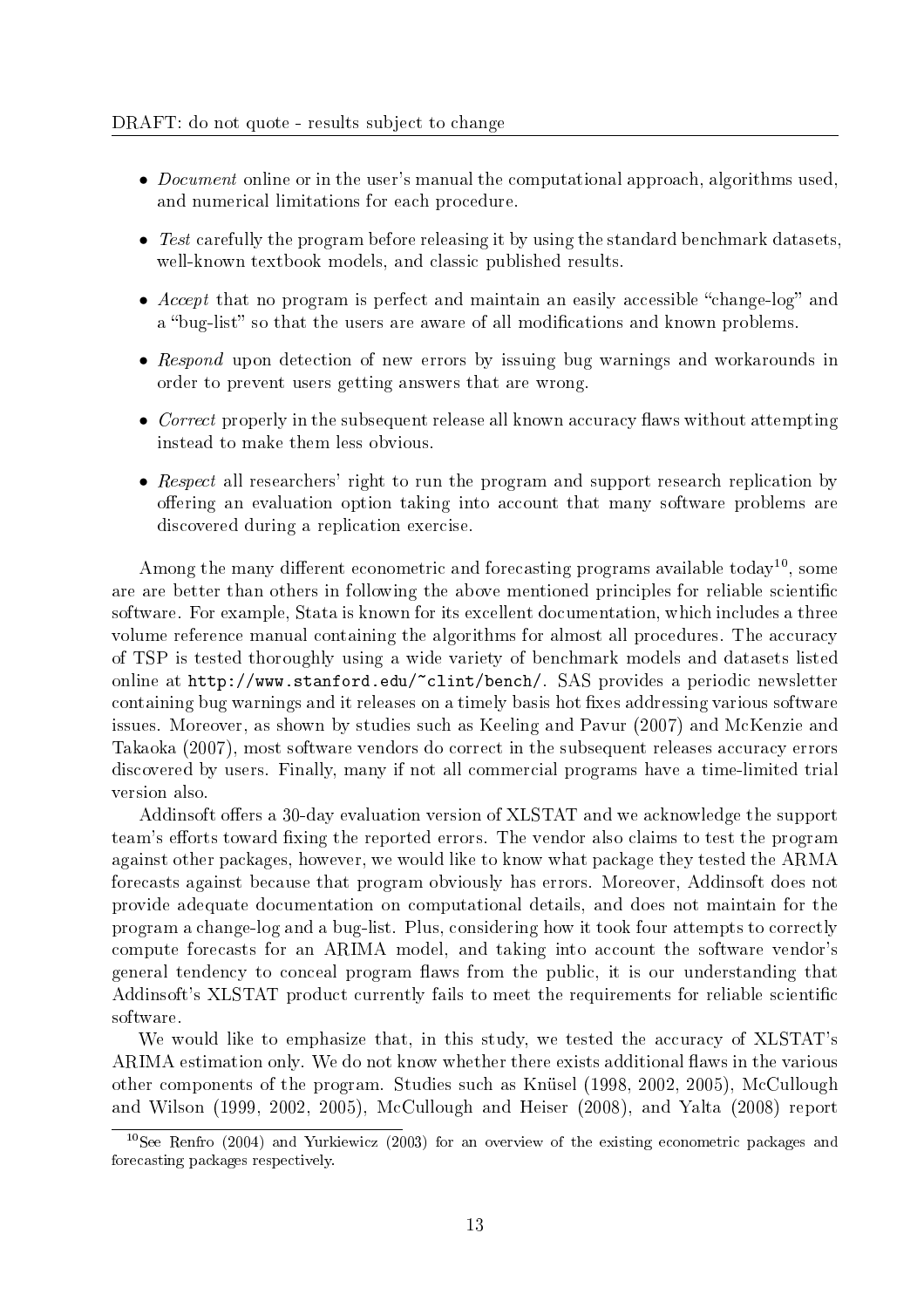gross numerical errors in different versions of Microsoft Excel. Our study shows that "addin" packages such as XLSTAT, which are designed to provide more and better functionality in Excel can also have errors of their own and thus need to be evaluated thoroughly with the existing benchmarks. Software testing is important as it reflects the ongoing concern of the user community regarding the reliability of commonly used programs providing statistical and econometric functionality.

#### Acknowledgments

We would like to express our appreciation to Thierry Famy from Addinsoft for responding kindly and quickly to our inquiries about XLSTAT. We also thank Allin Cottrell from Gretl, and Tom Doan from Estima for their comments and suggestions. The usual caveat applies.

#### References

Addinsoft. 2007. XLSTAT Online Help. URL http://www.autobox.com/.

- Altman M, Gill J, McDonald MP. 2004. Numerical Issues in Statistical Computing for the Social Scientist. 1st edn., Wiley, New Jersey.
- Automatic Forecasting Systems. 2007. Autobox User's Guide. URL http://www.autobox. com/.
- Avriel M. 2003. Nonlinear Programming: Analysis and Methods. 1st edn., Dover Publishing, New York.
- Bai J, Perron P. 2003. Computation and Analysis of Multiple Structural Change Models. Journal of Applied Econometrics,  $18: 1-22$ .
- Berndt E, Hall B, Hall R, Hausman J. 1974. Estimation and Inference in Nonlinear Structural Models. Annals of Social Measurement, 3: 653–665.
- Box GEP, Jenkins GM. 1970. Time Series Analysis, Forecasting, and Control. 1st edn., Holden Day, San Francisco.
- Cottrell A, Lucchetti R. 2008. Gretl User's Guide. URL http://ricardo.ecn.wfu.edu/ pub//gretl/manual/PDF/gretl-guide.pdf, [Online; retrieved March 3, 2008].
- Estima. 2007. RATS Version 7 User's Guide. URL http://www.estima.com/.
- Keeling KB, Pavur RJ. 2007. A Comparative Study of the Reliability of Nine Statistical Software Packages. Computational Statistics and Data Analysis, 51: 3811 - 3831.
- Knüsel L. 1998. On the Accuracy of Statistical Distributions in Microsoft Excel 97. Computational Statistics and Data Analysis,  $26: 375-377$ .
- Knüsel L. 2002. On the Reliability of Microsoft Excel XP for Statistical Purposes. Computational Statistics and Data Analysis,  $39: 109-110$ .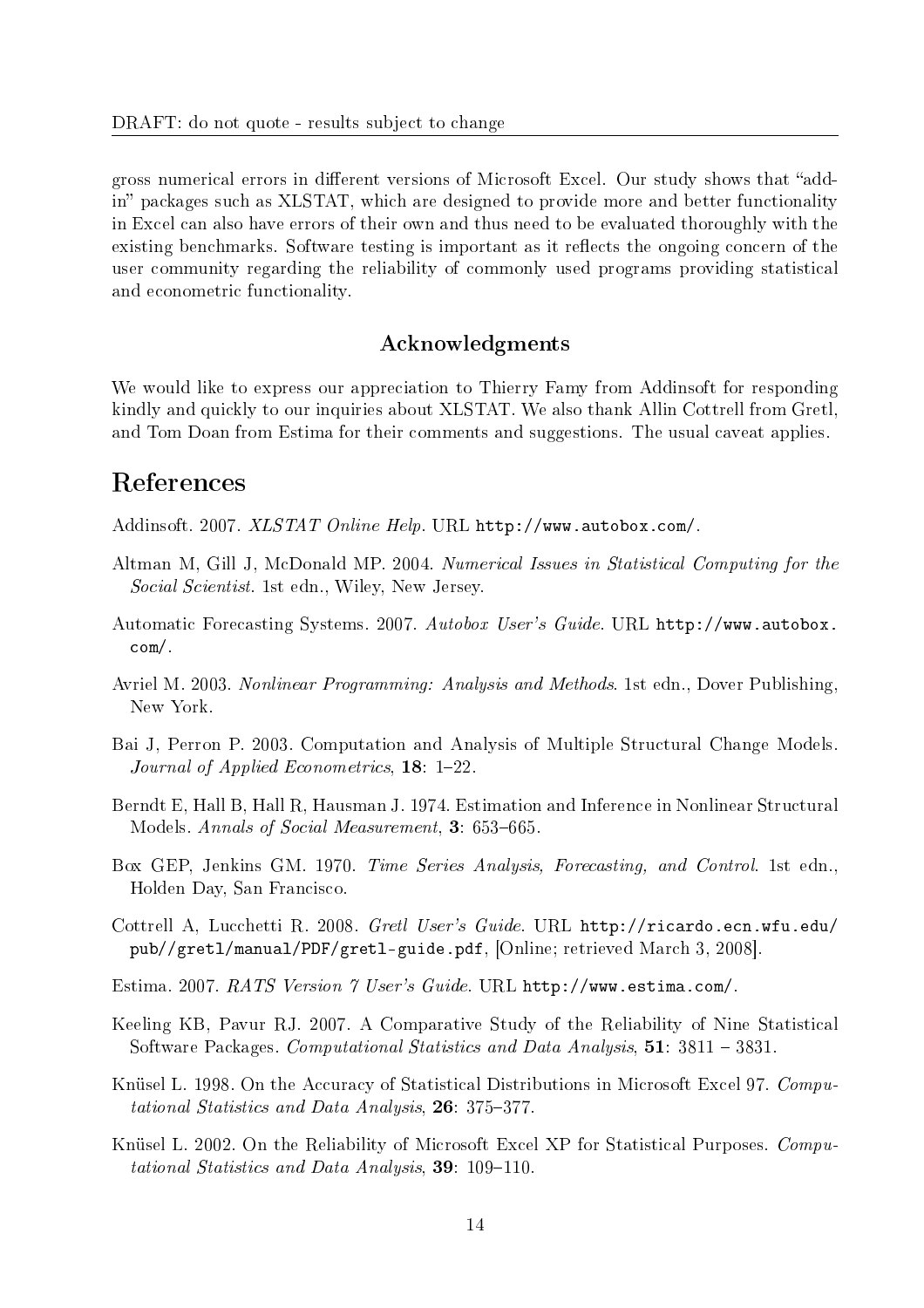- Knüsel L. 2005. On the Accuracy of Statistical Distributions in Microsoft Excel 2003. Computational Statistics and Data Analysis, 48: 445-449.
- Küsters U, McCullough BD, Bell M. 2006. Forecasting Software: Past, Present and Future. International Journal of Forecasting,  $22: 599-615$ .
- Lovell MC, Selover DD, 1994. Econometric Software Accidents. The Economic Journal, 104: 713-725.
- Marquardt D. 1963. An Algorithm for Least-Squares Estimation of Nonlinear Parameters.  $SIAM\ Journal\ on\ Applied\ Mathematics\$ , 33: 431-441.
- McCullough BD. 1998a. Algorithm Choice for (Partial) Autocorrelation Functions. Journal of Economic and Social Measurement,  $24: 265-278$ .
- McCullough BD. 1998b. Assessing the Reliability of Statistical Software: Part I. American Statistician,  $52: 358-366$ .
- McCullough BD. 1999. Econometric Software Reliability: Eviews, LIMDEP, CHASM and TSP. Journal of Applied Econometrics, 14: 191-202.
- McCullough BD. 2000. Is It Safe to Assume That Software Is Accurate? International Journal of Forecasting,  $16: 349-357$ .
- McCullough BD. 2004. Wilkinson's Tests and Econometric Software. Journal of Economic and Social Measurement,  $29: 261-270$ .
- McCullough BD. 2008. Microsoft Excel's 'Not the Wichmann-Hill' Random Number Generators. Computational Statistics and Data Analysis, 52: forthcoming.
- McCullough BD, Heiser DA. 2008. On the Accuracy of Statistical Procedures in Microsoft Excel 2007. Computational Statistics and Data Analysis, 52: forthcoming.
- McCullough BD, Vinod HD. 1999. The numerical reliability of econometric software. Journal of Economic Literature,  $37: 633-655$ .
- McCullough BD, Vinod HD. 2003. Verifying the Solution from a Nonlinear Solver: a Case Study. The American Economic Review, 93: 873-892.
- McCullough BD, Wilson B. 1999. On the Accuracy of Statistical Procedures in Microsoft EXCEL 97. Computational Statistics and Data Analysis, 31: 27-37.
- McCullough BD, Wilson B. 2002. On the Accuracy of Statistical Procedures in Microsoft Excel 2000 and Excel XP. Computational Statistics and Data Analysis, 40: 713-721.
- McCullough BD, Wilson B. 2005. On the Accuracy of Statistical Procedures in Microsoft Excel 2003. Computational Statistics and Data Analysis,  $49: 1244-1252$ .
- McKenzie CR, Takaoka S. 2007. EViews 5.1. Journal of Applied Econometrics, 22: 1145 1152.